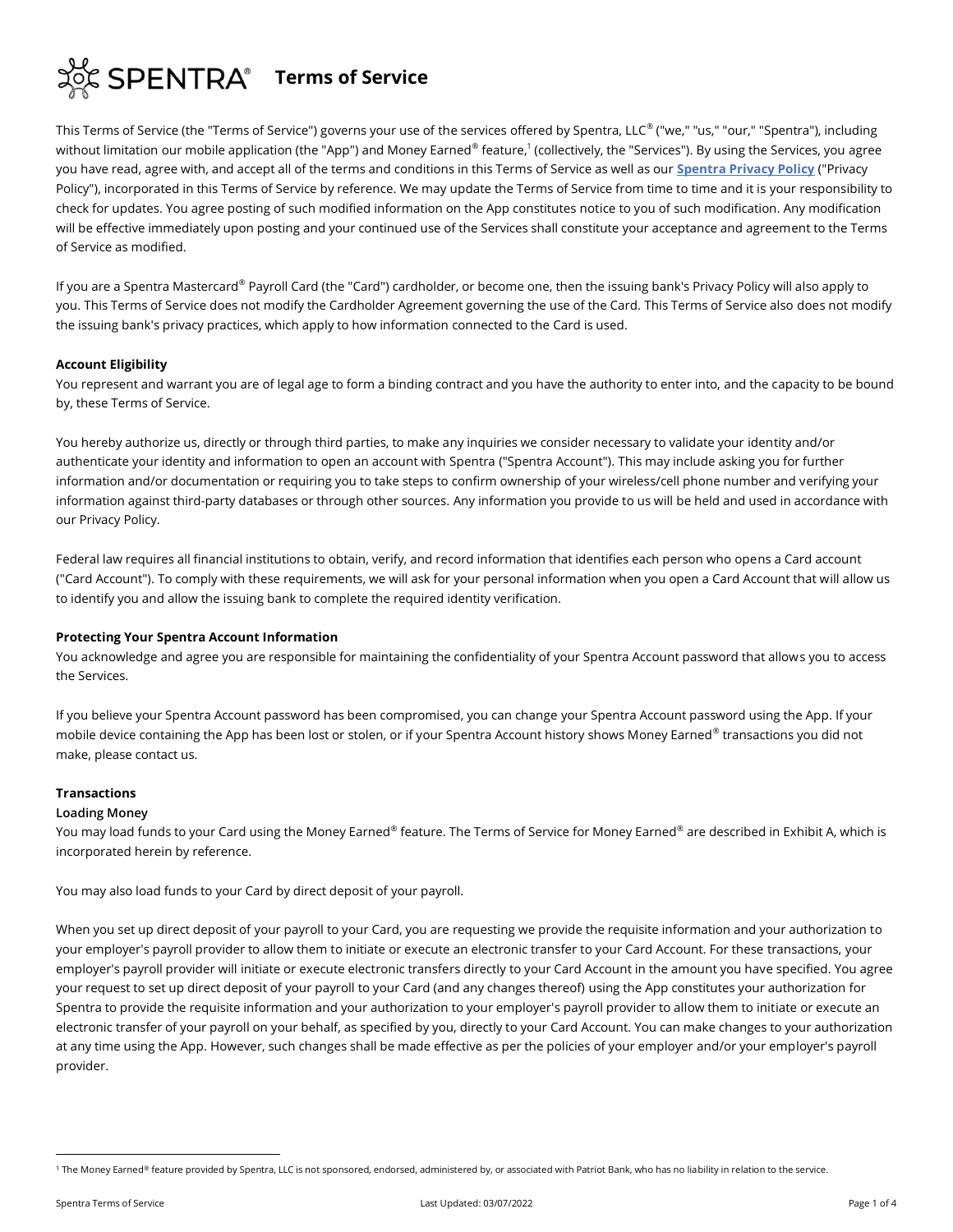NOTWITHSTANDING ANY OTHER PROVISIONS OF THIS TERMS OF SERVICE, SPENTRA IS ONLY PROVIDING YOUR INFORMATION AND YOUR AUTHORIZATION TO YOUR EMPLOYER'S PAYROLL PROVIDER ON A PASS-THROUGH BASIS. YOUR EMPLOYER'S PAYROLL PROVIDER IS SOLELY AUTHORIZED TO INITIATE OR EXECUTE ELECTRONIC TRANSFERS ON YOUR BEHALF OR MAKE ANY CHANGES TO YOUR TRANSFER REQUESTS. AT NO TIME WILL SPENTRA CONTROL OR HOLD YOUR FUNDS.

# **Transaction History**

You may view your Money Earned® transaction history by logging in to your Spentra Account in the App or via **[spentra.com](http://spentra.com/)**. You agree to receive your Money Earned® transaction history through your Spentra Account in the App or via **[spentra.com](http://spentra.com/)**.

# **Notifications**

By providing us with your mobile number, you consent to receiving short message service (SMS) or other text messages from us at that mobile number for Spentra Account authentication and Spentra Account access control. Standard message and data rates from your wireless service provider may apply.

Transactional alerts are optional. You may opt in or opt out of such transactional alerts at any time through the App. Electronic alerts will be sent to your mobile phone number registered with us. You agree you control and limit access to the mobile device. Changes to your mobile number will apply to all of your alerts.

Alerts may include some information about your Spentra Account. Anyone with access to your mobile device will be able to view the content of these alerts.

## **Termination**

We reserve the right, at our sole discretion, to restrict, suspend, or terminate this Terms of Service and your access to all or any part of the Services at any time and for any reason without prior notice or liability. We reserve the right to change, suspend, or discontinue all or any part of the Services at any time without prior notice or liability. Upon termination of this Terms of Service for any reason, we have the right to prohibit your access to the Services.

If we limit or close your Spentra Account or terminate use of the Services for any reason, you may contact us and request restoration of access, if appropriate. However, if we deem you violated this Terms of Service, restoration is at our sole discretion.

## **Intellectual Property**

"Spentra, LLC" and all related logos, products, and services described in the Services are either trademarks or registered trademarks of Spentra, LLC or of its affiliates or partners. You may not copy, imitate, or use them without our prior written consent.

## **Disclaimers**

## **Disclaimer of Warranty**

SERVICES ARE PROVIDED ON AN "AS IS" AND "AS AVAILABLE" BASIS, WITH NO WARRANTY WHATSOEVER. SPENTRA AND ITS AFFILIATES DO NOT WARRANT OR MAKE ANY REPRESENTATIONS OF ANY KIND OR NATURE WITH RESPECT TO THE OPERATION OF THE SERVICES OR THE INFORMATION, CONTENT, MATERIALS, OR PRODUCTS INCLUDED IN THE APP. SPENTRA AND ITS AFFILIATES DISCLAIM TO THE FULLEST EXTENT PERMITTED BY LAW ALL EXPRESS, IMPLIED, AND STATUTORY WARRANTIES WITH REGARD TO THE SERVICES, INCLUDING WITHOUT LIMITATION WARRANTIES OF MERCHANTABILITY AND FITNESS FOR A PARTICULAR PURPOSE. SPENTRA AND ITS AFFILIATES DISCLAIM ANY WARRANTIES REGARDING ACCURACY OF INFORMATION CONTAINED IN THE APP, TIMELINESS, AND PERFORMANCE OF THE SERVICES.

## **Disclaimer Regarding Service Interruptions and Use of Mobile Devices**

Your access and use of the Services may be interrupted from time to time for any of several reasons, including without limitation the malfunction of equipment, periodic updating, maintenance, or repair of the Services, or other actions we or our partners, in their sole discretion, may elect to take.

Use of the Services may be available through a compatible mobile device, Internet, and/or network access. You agree you are solely responsible for these requirements, including any applicable changes, updates, and fees, as well as the terms of your agreement with your mobile device and telecommunications provider.

SPENTRA MAKES NO WARRANTIES OR REPRESENTATIONS OF ANY KIND, EXPRESS, STATUTORY, OR IMPLIED AS TO: (I) THE AVAILABILITY OF TELECOMMUNICATION SERVICES FROM YOUR PROVIDER AND ACCESS TO THE SERVICES AT ANY TIME OR FROM ANY LOCATION; AND (II) ANY LOSS, DAMAGE, OR OTHER SECURITY INTRUSION OF THE TELECOMMUNICATION SERVICES.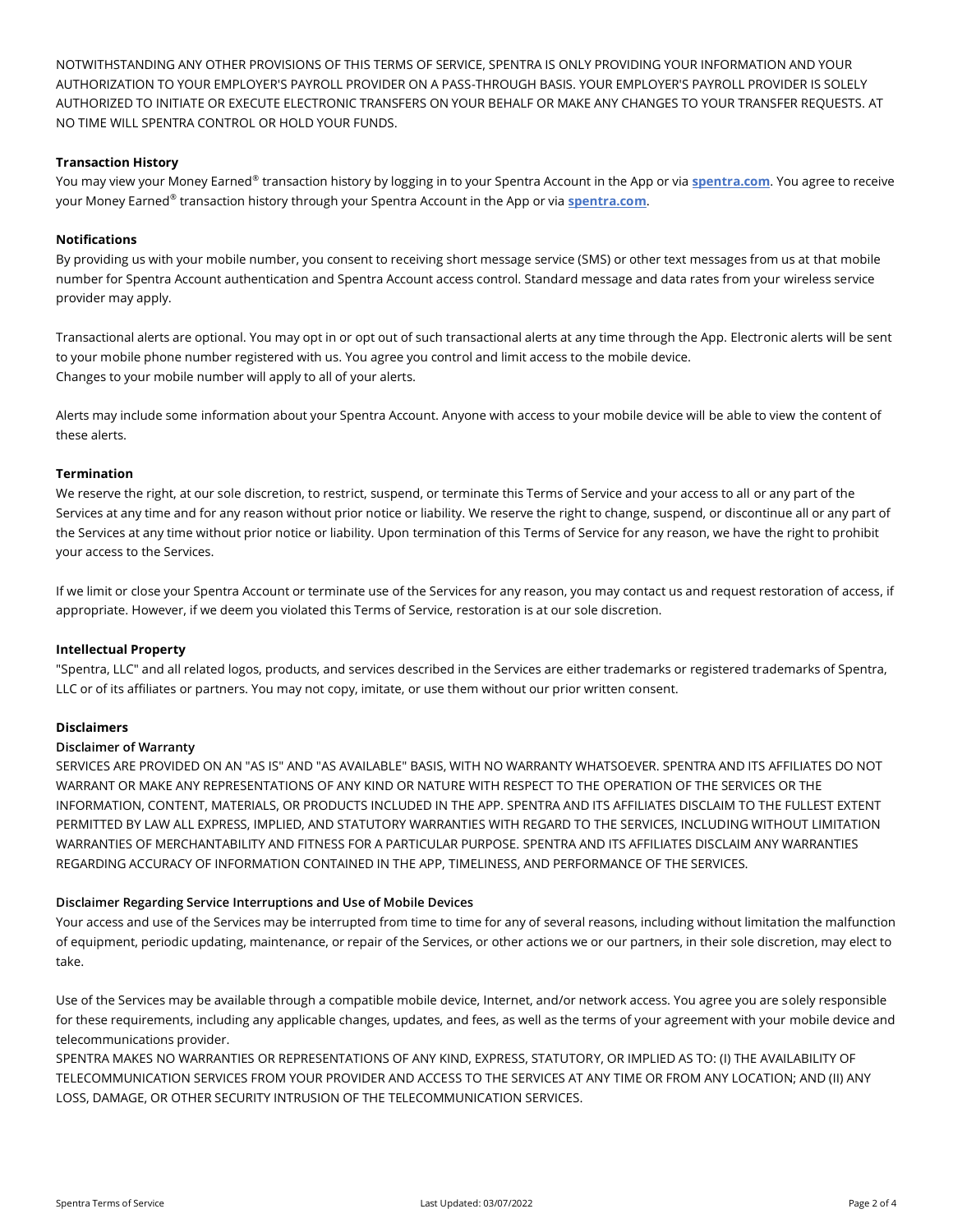## **Limitation of Liability**

UNDER NO CIRCUMSTANCES SHALL SPENTRA, ITS EMPLOYEES, OFFICERS, AFFILIATES, SUBSIDIARIES, ADVISORS, AND REPRESENTATIVES BE LIABLE FOR (I) YOUR USE OR NON-USE OF, MISUSE OR FRAUDULENT USE OF, OR RELIANCE ON THE SERVICES, OR (II) USE, MISUSE, OR FRAUDULENT USE OF THE SERVICES BY AN UNAUTHORIZED USER. SPENTRA OR ITS AFFILIATES DO NOT ASSUME OR HAVE ANY RESPONSIBILITY OR LIABILITY FOR ANY CLAIMS, DAMAGES, OR LOSSES RESULTING FROM (I) YOUR USE, MISUSE, OR NON-USE OF OR RELIANCE ON SERVICES, FROM INABILITY TO USE SERVICES FOR ANY REASON WHATSOEVER, FROM INTERRUPTION, SUSPENSION, OR TERMINATION OF SERVICES FOR ANY REASON WHATSOEVER, OR FROM PERFORMANCE OR NON-PERFORMANCE OF SERVICES FOR ANY REASON WHATSOEVER, OR (II) USE, MISUSE, OR FRAUDULENT USE OF THE SERVICES BY AN UNAUTHORIZED USER. SPENTRA OR ITS AFFILIATES DO NOT ASSUME OR HAVE ANY RESPONSIBILITY OR LIABILITY FOR ANY DIRECT, INDIRECT, INCIDENTAL, CONSEQUENTIAL, SPECIAL, EXEMPLARY, AND PUNITIVE DAMAGES (EVEN IF SPENTRA OR ITS AFFILIATES HAVE BEEN ADVISED OF THE POSSIBILITY OF SUCH DAMAGES) RELATED TO THE SERVICES.

### **Indemnification**

You agree to defend, indemnify, and hold harmless Spentra and its employees, agents, directors, officers, shareholders, and affiliates from and against all third-party liabilities, claims, damages, and expenses (including without limitation reasonable attorneys' fees and costs) arising out of your use of the Services, your breach of any of these Terms of Service, or your infringement of the intellectual property rights of third parties.

## **Governance: Dispute Resolutions**

This Terms of Service shall for all purposes be exclusively governed by and interpreted in accordance with the laws of the State of Texas without regard to any conflicts of laws, rules, or principles thereof. You hereby consent to the exclusive jurisdiction and venue of the state and federal courts having jurisdiction in Dallas County, Texas, for the resolution of all disputes arising in connection with the interpretation, construction, and enforcement of this Terms of Service and use of the Services, and hereby waive any objection you might otherwise have to venue, personal jurisdiction, inconvenience of forum, and any similar or related doctrine.

TO THE EXTENT ALLOWED BY LAW, YOU AGREE TO IRREVOCABLY WAIVE ANY RIGHT YOU MAY HAVE TO A TRIAL BY JURY OR OTHER COURT TRIAL (OTHER THAN SMALL CLAIMS COURT) OR TO SERVE AS A REPRESENTATIVE, PRIVATE ATTORNEY GENERAL, OR IN ANY OTHER REPRESENTATIVE CAPACITY OR TO PARTICIPATE AS A MEMBER OF A CLASS OF CLAIMANTS IN ANY LAWSUIT, ARBITRATION, OR OTHER PROCEEDING FILED AGAINST US AND/OR RELATED THIRD PARTIES.

Spentra's performance hereunder is subject to existing laws and legal process. Nothing contained in these Terms of Service is in derogation of Spentra's right to comply with governmental, court, and law enforcement requests relating to your use of the Services or information collected by Spentra in connection with such use. Spentra reserves all legal rights and remedies available to it and this disclaimer shall in no way be deemed a limitation or waiver of any other rights Spentra may have. All rights not expressly granted herein are reserved exclusively and entirely to Spentra.

This Terms of Service constitutes the entire agreement between you and Spentra with respect to the subject matter hereof and supersedes all prior or contemporaneous communications, proposals, and agreements, whether electronic, oral, or written, between you and Spentra with respect to the subject matter herein.

### **Miscellaneous**

This Terms of Service and other documents (including but not limited to the **[Spentra Privacy Policy](https://spentra.com/en/spentra-privacy-policy/)**) referenced in or linked to in this Terms of Service, which are hereby incorporated herein and made a part of this Terms of Service by this reference, contain your and our entire agreement regarding your use of the Services. If any provision of this Terms of Service is deemed to be illegal or unenforceable, such provision shall be enforced to the extent possible and any remaining illegality or unenforceability will not affect the validity or enforceability of any other provisions of this Terms of Service, which together will be construed as if such illegal or unenforceable provision had not been included in this Terms of Service. Any legal action arising out of your use of the Services must be brought within one year after the cause of action has arisen. The section headings in this Terms of Service are for convenience of reference only and are not to be considered as parts, provisions, or interpretations of this Terms of Service. You may not transfer or assign any rights or obligations you have under this Terms of Service without our prior written consent. We reserve the right to transfer or assign this Terms of Service or any right or obligation under this Terms of Service at any time. Our failure to act with respect to a breach by you or others does not waive our right to act with respect to that breach or subsequent or similar breaches.

In the event of termination of this Terms of Service or the Services, the terms in this Terms of Service, that by their nature are continuing, shall survive such termination, including but not limited to the disclaimers and limitations of liabilities. This Terms of Service shall be given effect to the fullest extent permissible by law. In the event any portion of this Terms of Service shall be ruled invalid by a court of competent jurisdiction, the remaining portions shall be deemed valid and in effect, and interpreted as if the invalid portion had never been part hereof.